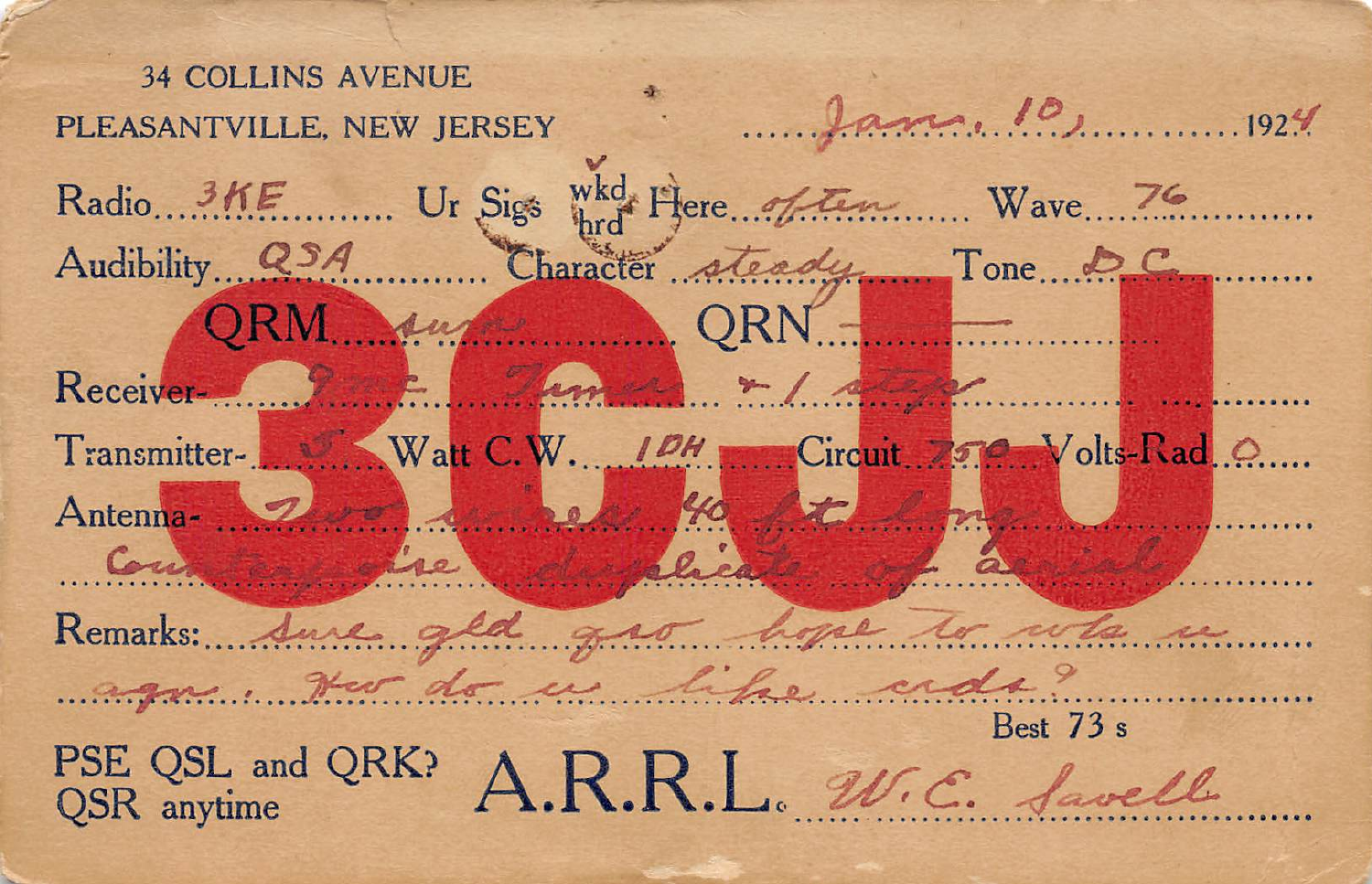

CW Leeds,

401 h. new RD.

Vleasantville,

 $n.4.$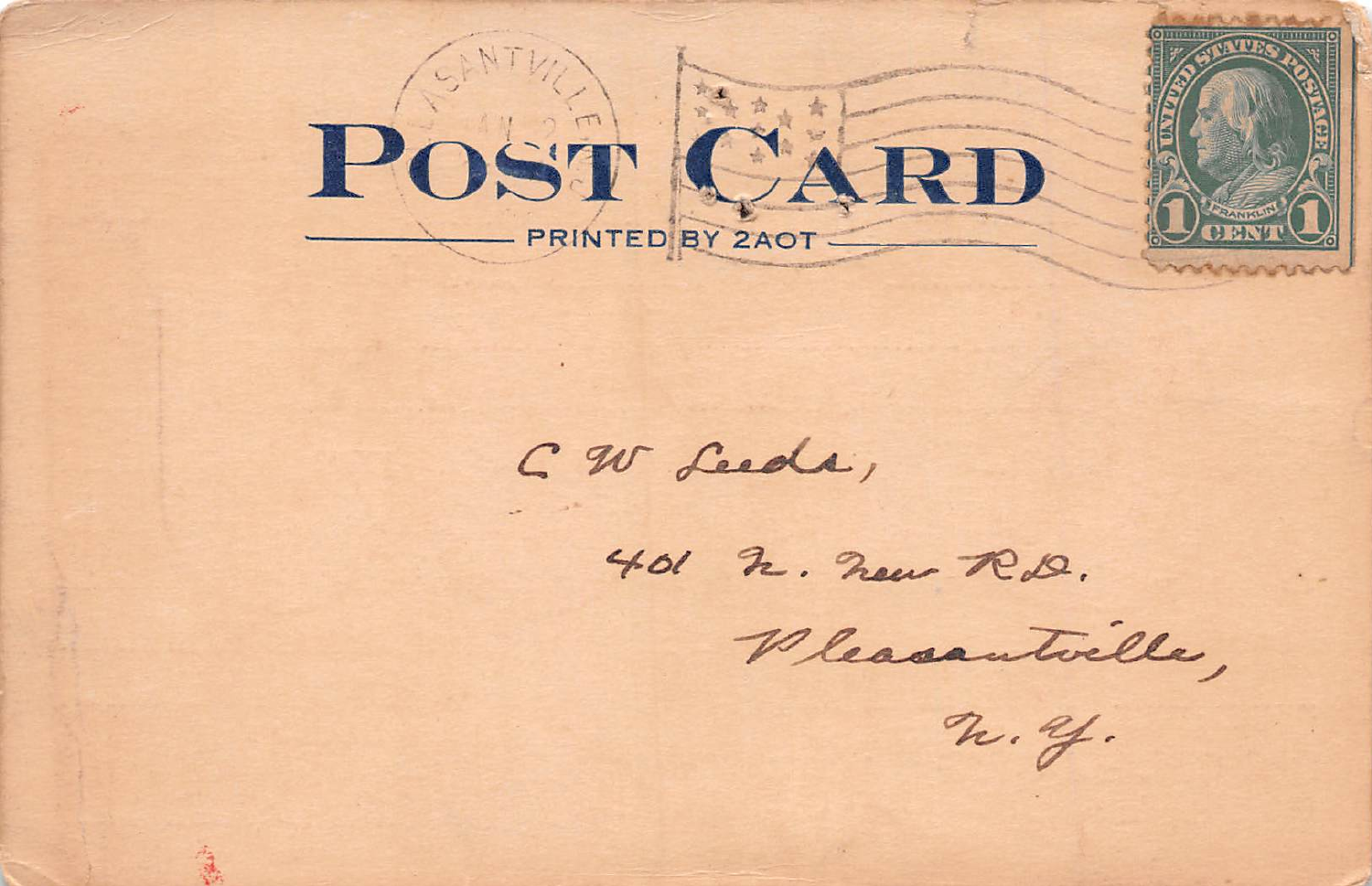## **Profile 3CJJ, 4KW, W2LS**

My first Elmer was **Bill Savell, W2LS**. He purchased a NC-183D new in 1952 . He had some television interference issues with it and National had him returned it to the factory for troubleshooting. Unable to locate the exact problem, in 1953 National offered him another new one with some upgraded circuits in exchange, which Bill gladly accepted. He talked about this for years, about how professionally National had treated him. He treasured this radio until last year when he gave it to me.





In 2003 Bill was almost 95 years old and was in fairly good health. Except during WW-II, he has been licensed continuously since September 8, 1923, that's almost 80 years in ham radio. He was awarded a nice 75-year plaque by the QCWA in 1998.

He was introduced to ham radio while listening on a crystal set and heard his

Sunday-School teacher's voice. The next Sunday he asked all the right questions and was pointed to a hobby that would later become his career.



and operator. I have one of his early "3CJJ" QSL card confirmations from station "F-1BX" in Paris France. The date was December 14, 1924. (That's not long after the Trans-Atlantic tests.)



His father was a school photographer and

they relocated a few times, moving between the Atlanta area and Virginia while he was growing up. Eventually he moved back to southern New Jersey bringing his new bride, India, with him.

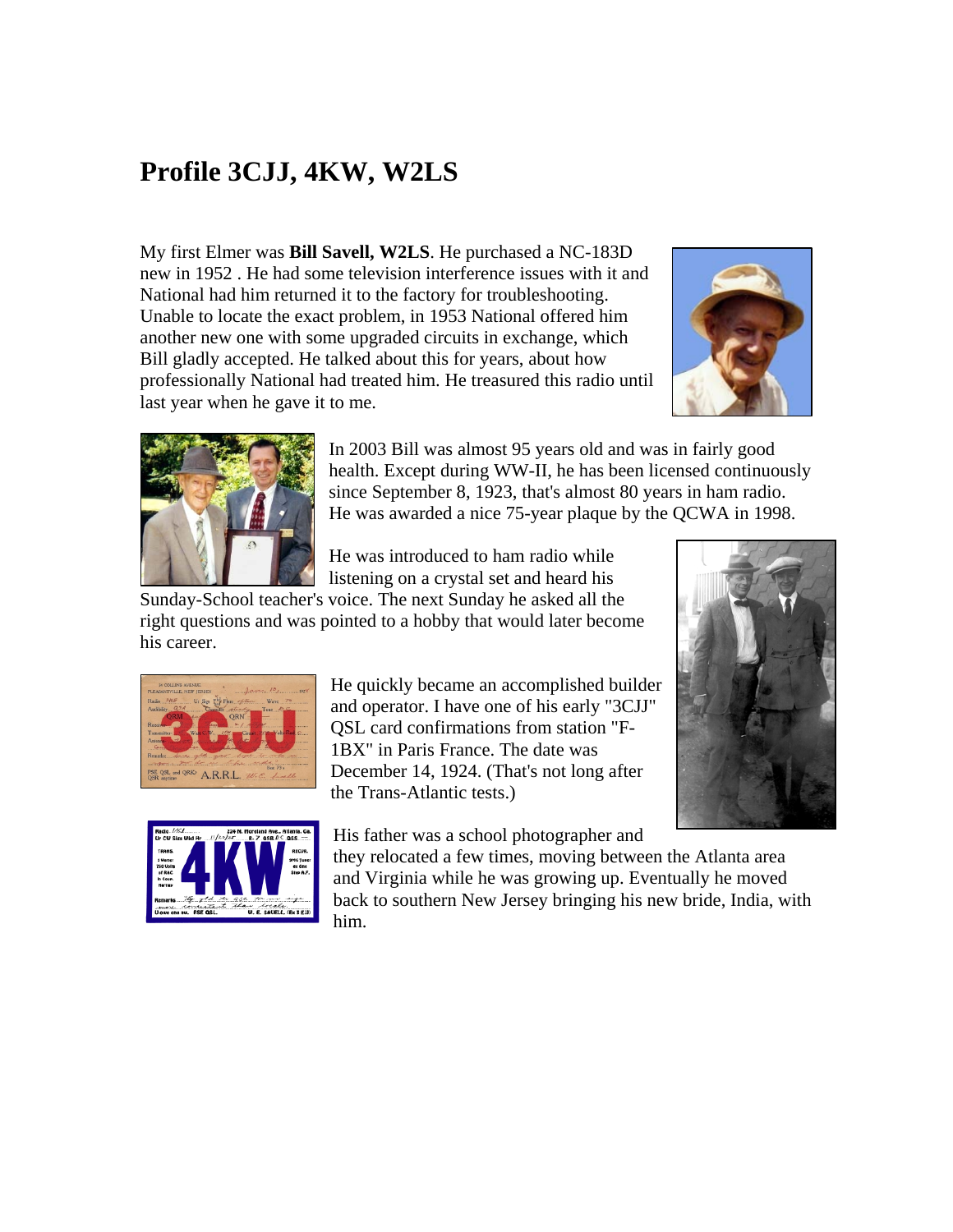Profile 3CJJ, 4KW, W2LS – page2

He went to work in the telephone industry, first with Western Electric, then with AT&T. He was assigned to the Manahawkin, New Jersey, radioreceiving site, station WOO. His duties were to maintain the receivers and to set them to the required frequenci es for point-topoint communications with countries all over the world. They were used for overseas telephone conve rsations.





One night while I was waiting for my Novice license to arrive, Bill took me, and my NC-81X receiver to work with him. After he set up AT&T's receivers he had a couple of hours to go over my radio. Using the finest test sets available, he carefully aligned my receiver until it was as good as new. Of course I was overwhelmed with the enormity of all the Western Electric and AT&T equipment there.

Outside the building, it was even more impressive. There was a huge field of Rhombic antennas pointing around the world at every 14 degrees. Bill would switch antennas by patching some cords in the control bay to line-up to the country he was working with. I made up my mind that night; that was the kind of work I wanted to do.

Bill was very active chasing DX most of his life. Always a gracious host, he made many friends through ham radio and always-invited foreign hams to visit and stay with him when they were in the area. And they did.